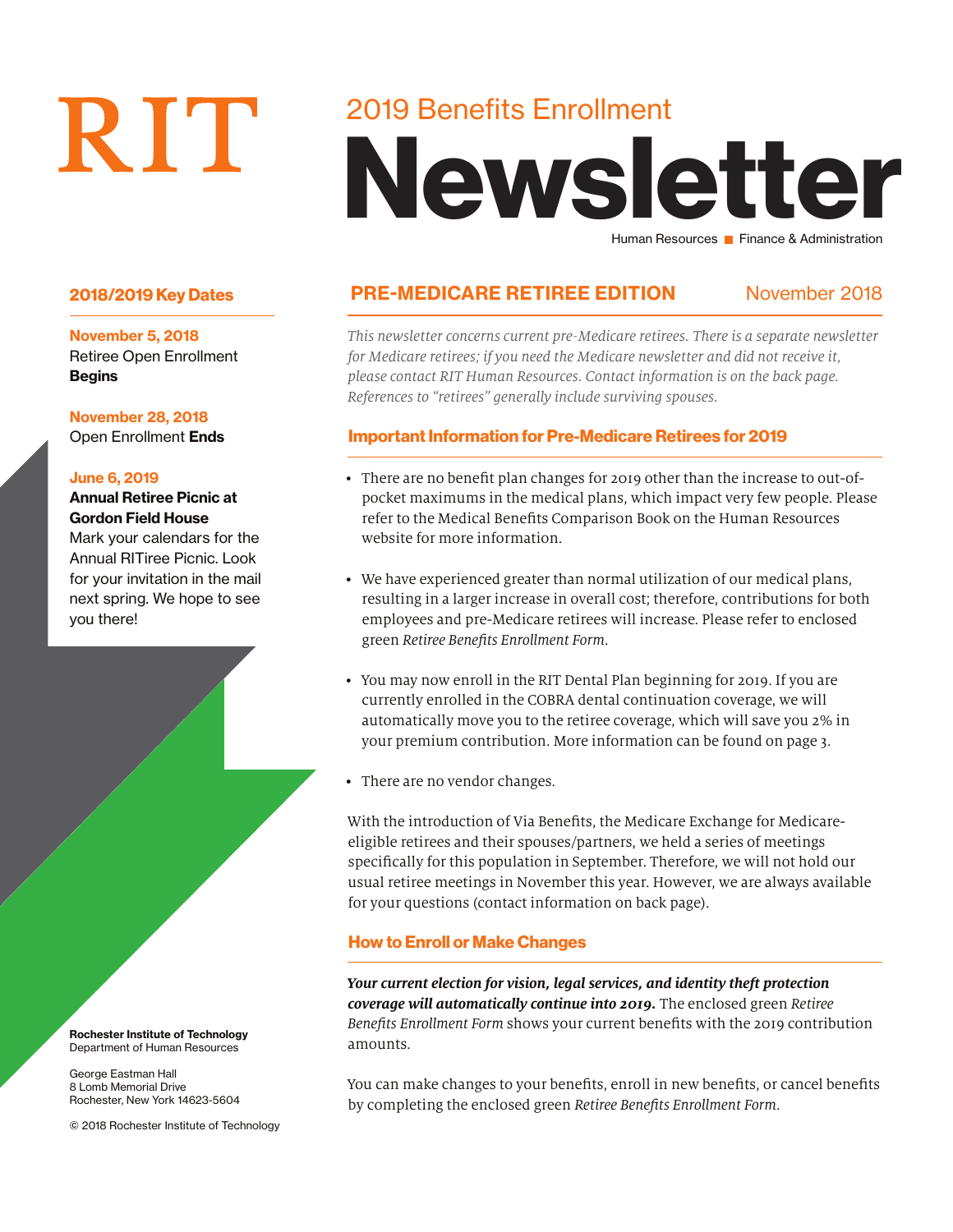#### Action Needed During Enrollment, If You Want to:

- Enroll, cancel, or change your medical coverage
- Enroll in RIT dental coverage (newly available)
- Change dental coverage if enrolled in COBRA continuation coverage
- Enroll, cancel, or change your vision care coverage
- Enroll or cancel your participation in the legal services plan
- Enroll, cancel, or change your identity theft protection coverage

#### Change in Family/Employment Status

If you have a qualified family or employment status change during the year (e.g., spouse gains or loses employment), you are eligible to make a mid-year change, as long as you notify RIT's Human Resources within 31 days of the event. Otherwise, you must wait until the next annual Open Enrollment. The event must be consistent with the change you want to make. If you move into or out of the Rochester area during the year, you can make a change in your medical plan at that time.

#### Pre-Medicare Dental

Your dental election will be in effect for 2019 and 2020, provided you remain pre-Medicare. You will not be able to change plans, add or remove dependents, or cancel coverage, except for a limited list of approved qualifying events (please refer to the *Mid-Year Benefits Enrollment Change Summary* in the Other Resources section of the HR website).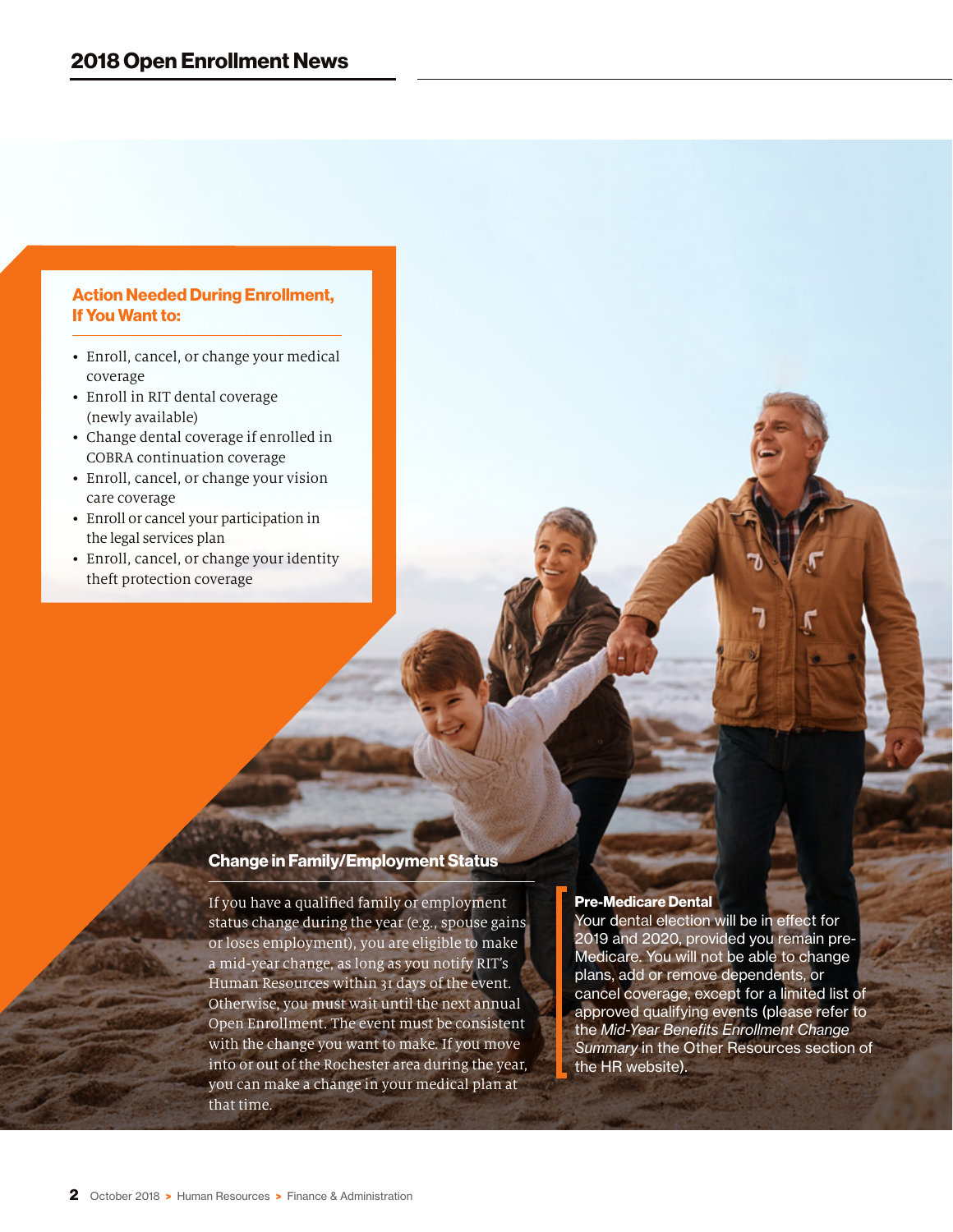#### Pre-Medicare Retirees and Family Members May Participate in RIT Dental Plans

Good news for 2019! If you and/or your spouse/partner are pre-Medicare, you may enroll in RIT's employee dental coverage. Your cost for coverage would be the full premium equivalent, which is higher than what you used to pay as an employee. If you enroll, Lifetime Benefit Solutions (LBS) will bill you monthly for your dental coverage.

Since 2017, RIT has offered two dental plans, the Standard Plan and the Enhanced Plan. Please refer to the chart for more information. You will find the monthly rates on the enclosed rate sheet.

With this two-plan structure, we offer dental open enrollment every other year. This fall is the open enrollment period for dental coverage for 2019-2020. **Whatever you elect for 2019 will remain in effect until December 31, 2020, including if you waive coverage**, unless you become Medicare-eligible (coverage ends for anyone who becomes Medicare-eligible). The only exception for making a change is if you have a qualifying event that allows you to change coverage. Please refer to the *Mid-Year Benefits Enrollment Change Summary* found in the Other Resources section of the HR website.

If you currently are continuing your participation in the RIT Dental Plan through COBRA, we will automatically switch your coverage to the retiree coverage. This will save you the 2% administrative fee that is included in the COBRA premium. In addition, you will be able to continue your coverage until you become Medicare-eligible, without regard to the COBRA limitation of 18 months.

Please complete the information on the enclosed green *Retiree Benefits Enrollment Form*, if

- you would like to enroll in dental coverage for 2019
- you are enrolled in COBRA dental and would like to make a change

| <b>Service</b>                                                                   | <b>Standard</b><br><b>Dental Plan</b>      | <b>Enhanced</b><br><b>Dental Plan</b> |
|----------------------------------------------------------------------------------|--------------------------------------------|---------------------------------------|
| Preventive                                                                       | 100%                                       | 100%                                  |
| Deductible (major and<br>minor restorative services)                             | \$25 per person, max<br>of \$75 per family | <b>None</b>                           |
| <b>Minor Restorative Services</b>                                                | 80%                                        | 80%                                   |
| <b>Major Restorative Services</b>                                                | 50%                                        | 80%                                   |
| <b>Restorative Maximum</b><br>(max that the plan will pay<br>in a calendar year) | \$1,250 per year                           | \$2,500 per year                      |
| Orthodontia<br>(lifetime maximum)                                                | \$1,250 for children<br>under age 19       | \$2,500 for adults and<br>children    |

Once you and/or your spouse/partner become Medicare-eligible, the pre-Medicare dental coverage from RIT will end for that person. For example, if you become Medicare-eligible before your spouse, your RIT dental coverage would end but your spouse could continue individual RIT dental coverage.

Once you or your spouse/partner are Medicare-eligible, there are dental plan options you can purchase through the Via Benefits Medicare Exchange. Therefore, about three months before you (or your spouse/partner) become Medicare-eligible, you should speak to a Benefits Advisor from Via Benefits about the available plans. If you enroll, you would pay the insurance company directly for these premiums.

#### Dental Plan Reminder

Coverage under RIT's dental plan is subject to Excellus' determination that services are medically appropriate. When you are going to have restorative services such as crowns, bridges, dentures, and implants, be sure to have your dental provider submit a request for a predetermination before services are performed. This will ensure that you know in advance what will and will not be covered, and how much you will be required to pay.

#### New Dental ID Cards for Those Enrolled in COBRA

Excellus is changing the claims processing system it uses for dental claims. As a result, dental plan participants will receive new ID cards, with a new ID number, in the mail from Excellus by the end of December. According to Excellus, some of the advantages of the new system include:

- A simpler and easier-to-understand explanation of benefits after you have a dental service
- Access to convenient web tools 24 hours a day, seven days a week at ExcellusBCBS.com
- Ability to view your account information, benefit details, claim status, and more
- An improved member experience overall

Please be sure to show your dental providers your new ID card at your first visit in 2019.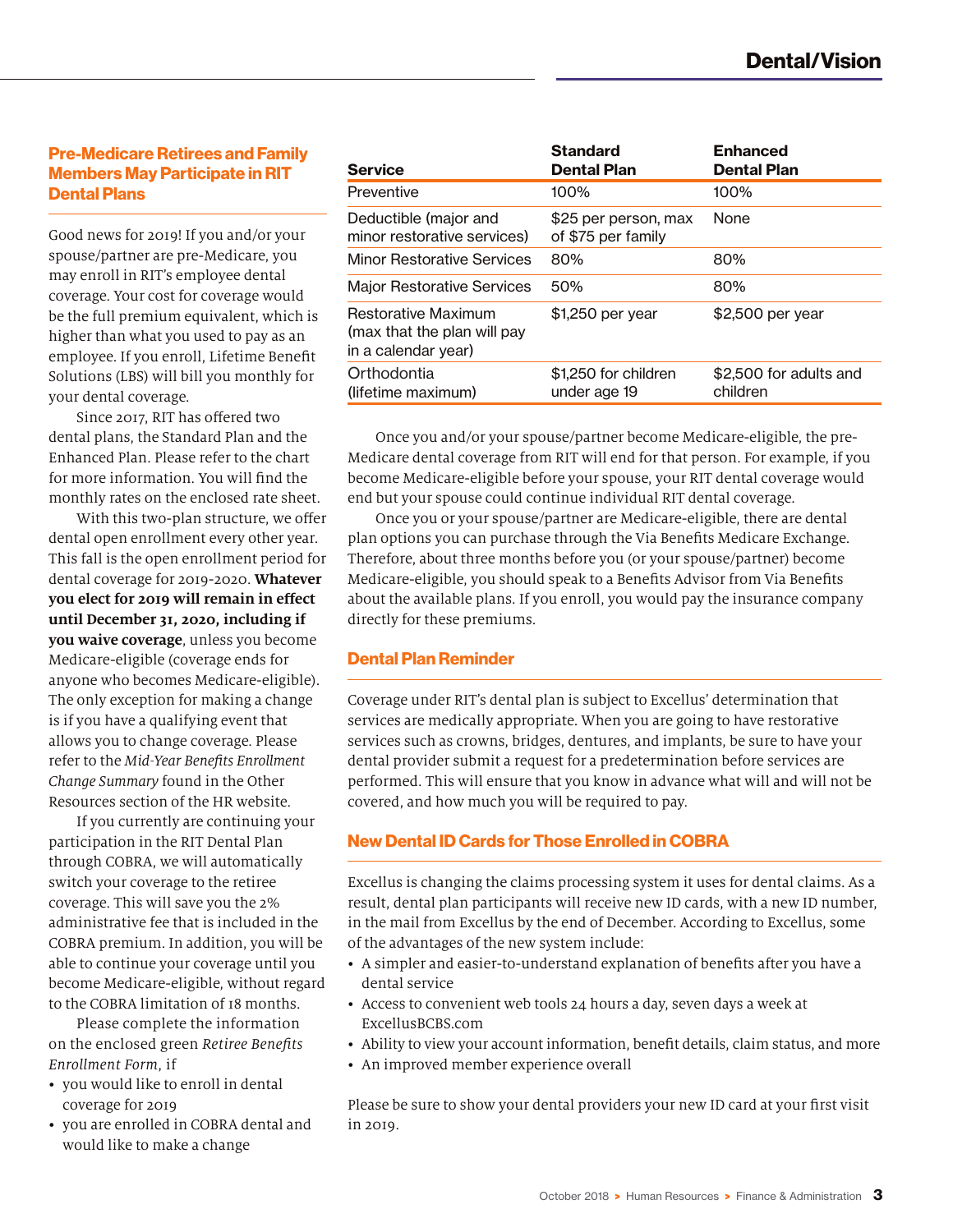

#### Take Care of Those Teeth!

While some people do not look forward to seeing the dentist, the American Dental Association recommends regular dental visits in order to maintain optimal oral health. Here's why:

- Prevention is the most important thing in dental care.
- There is mounting evidence of the connection between oral health and a person's overall health. In fact, up to 120 medical conditions can be detected early through dental exams, including thyroid problems, heart disease, diabetes, and cancer.
- Your smile can do more than you think: Smiling sends a message to your brain to release neuropeptides, which lower stress. It also gives you a boost of dopamine, endorphins, and serotonin, so you feel happier and more relaxed.

If you are enrolled in one of RIT's dental benefit options, your preventive visits are covered at 100% at participating dentists. If you do not have a dentist, please visit www.ExcellusBCBS.com/ findadentist to find a dentist near you, then schedule your next checkup.

#### 5 Tips to Take On Dental Anxiety

Do dental visits stress you out? Here's how you can overcome it:

## 1

Find a dentist who creates a positive experience.

#### 2

Avoid caffeine before your appointment to limit stress.

# 3

Focus on breathing slowly and regularly to keep calm.

## 4

Take your mind off your worries by listening to your favorite playlist.



Talk to your dentist about what makes you anxious and agree on a strategy to help you feel more in control.

#### Vision Care Coverage

Will you need to purchase eyeglasses in 2019? If so, we strongly encourage you to consider enrolling in the Vision Care plan. We have received very positive feedback from employees and retirees about RIT's Vision Care coverage with VSP.

If you go to a VSP provider, your benefits are as follows:

- \$15 copay routine eye exam
- \$20 copay for lenses, then covered in full; includes complex, multifocal, and progressive lenses
	- Coatings are extra but with discount
- \$130 frame or contact lens allowance

The good news is that you have these benefits each calendar year. If you want to enroll in the Vision Care coverage, complete the enclosed green *Retiree Benefits Enrollment Form*.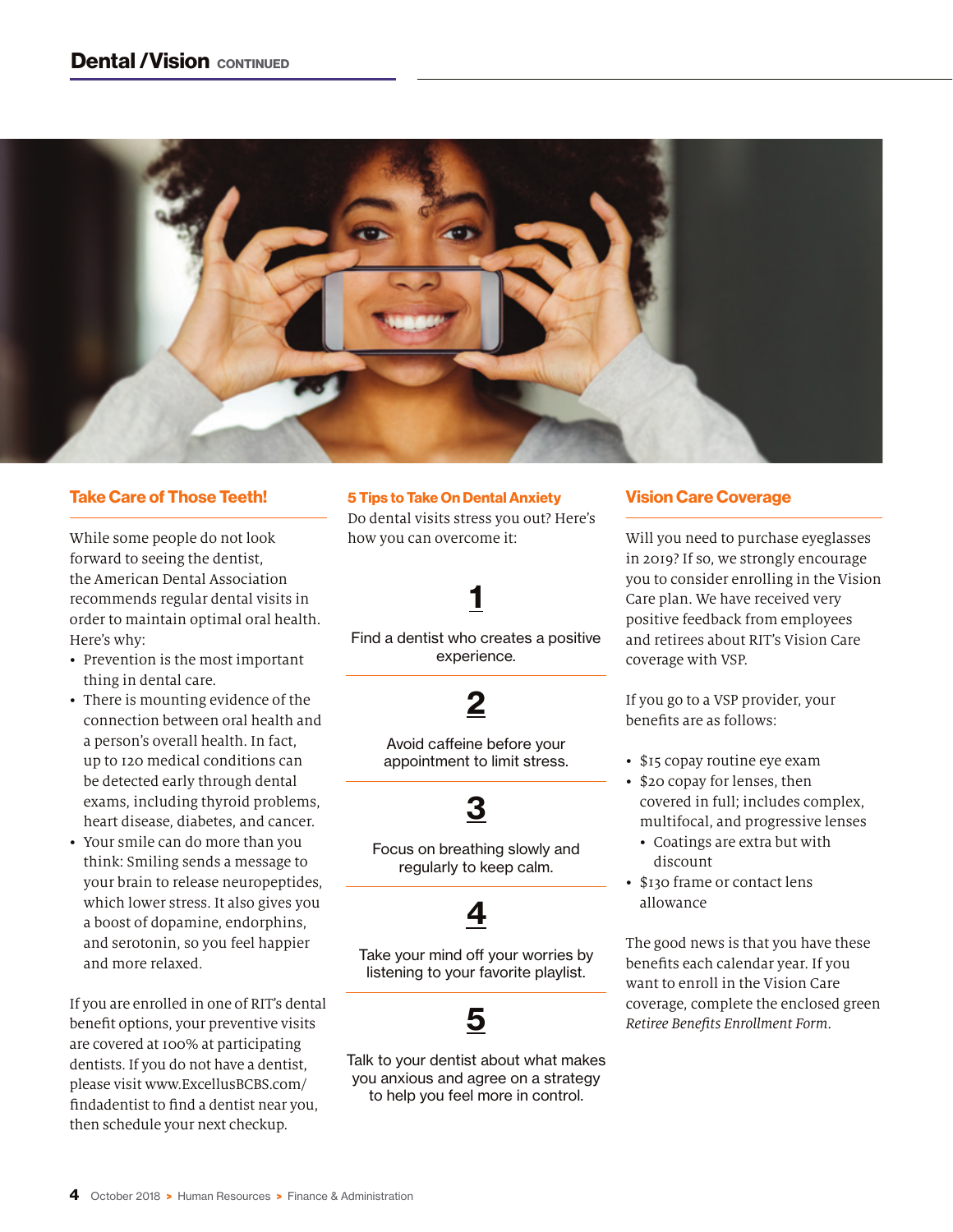#### Renaming of Retiree Cost-Sharing Groups

As you may recall, RIT has several cost-sharing groups based on when a person retired and RIT's portion of the cost varied by these groups. We will continue with these different groups with different cost sharing for pre-Medicare retirees and different Health Reimbursement Arrangement (HRA) amounts for Medicare retirees. Since the cost-sharing group terminology has been confusing, we are renaming the cost-sharing groups as follows:

#### **Group 1**

#### **(formerly the Grandfather Group)**

Those who retired before December 2004 and who were Medicare-eligible prior to December 2004, including spouses/partners.

#### **Group 2**

#### **(formerly the Benchmark Group)**

Those who retired after December 2004 or those who retired before December 2004 but who were not Medicare-eligible (generally age 65) in December 2004, including spouses/partners.

#### **Group 3**

#### **(formerly the Retiree Medical Account (RMA) Group)**

Those retirees who were hired as employees on and after January 1, 2004.

Within each group, there are differences as well. In Groups 2 and 3, RIT provides a larger subsidy to the retiree compared to the spouse/partner. In addition, there is a lower RIT subsidy for those who were part-time employees compared to those who were full-time employees. This is consistent with RIT's history of providing different levels of support for the different groups. The different levels of support will continue.

#### Cost-Sharing Reminders for Pre-Medicare Retirees

RIT remains committed to providing competitive, costeffective, valued benefits to our faculty, staff, and retirees. We will, therefore, continue to provide the quality health care options for our pre-Medicare retirees (and spouses/ domestic partners) that our employees have. In May, we announced a change in future cost sharing for pre-Medicare retirees as follows.

#### **Information for Those in Group 2 (formerly the Benchmark Group)**

Beginning January 1, 2020, we will be introducing higher medical premium contributions for pre-Medicare retirees because our data shows that retirees utilize their health care benefits to a greater degree than employees.

In order to minimize the impact to pre-Medicare retirees, we will be phasing in the increase over five years, beginning in 2020. Contribution amounts will be increased by 20% over the employee contribution amounts each year through 2024. This phased-in increase will apply to current retirees as well as future retirees.

#### **Information for Those in Group 3 (formerly the RMA Group)**

RIT will be taking a new approach for those retirees who have been eligible for a Retiree Medical Account (RMA), which we believe will continue to provide outstanding support to this population. Under the RMA structure, RIT provided a fixed dollar amount to be used for retiree medical premiums and once this amount was used up, RIT's financial commitment to the retiree would end.

Beginning January 1, 2019, we will replace the RMA. The pre-Medicare retirees in this group, now called Group 3, will have an RIT subsidy for RIT coverage that is similar to the pre-Medicare retirees in Group 2 (formerly called the Benchmark group) with a slightly lower RIT subsidy amount. Pre-Medicare retirees in Group 3 who are enrolled in RIT medical coverage will pay 10% more than the Group 2 pre-Medicare retirees.

As we described in the Group 2 information above, beginning January 1, 2020, we will be introducing higher premium contributions for pre-Medicare retirees because our data shows that retirees utilize their health care benefits to a greater degree than employees.

In order to minimize the impact to pre-Medicare retirees, we will be phasing in the increase over five years. Contribution amounts will be increased by 20% over the employee contribution amounts each year through 2024. This phased-in increase will apply to current retirees as well as future retirees. Those in Group 3 will have a contribution amount that is 10% higher than those in Group 2.

When eligible for Medicare, Group 3 retirees will have access to the Medicare Exchange with a slightly lower annual HRA subsidy than those in Group 2.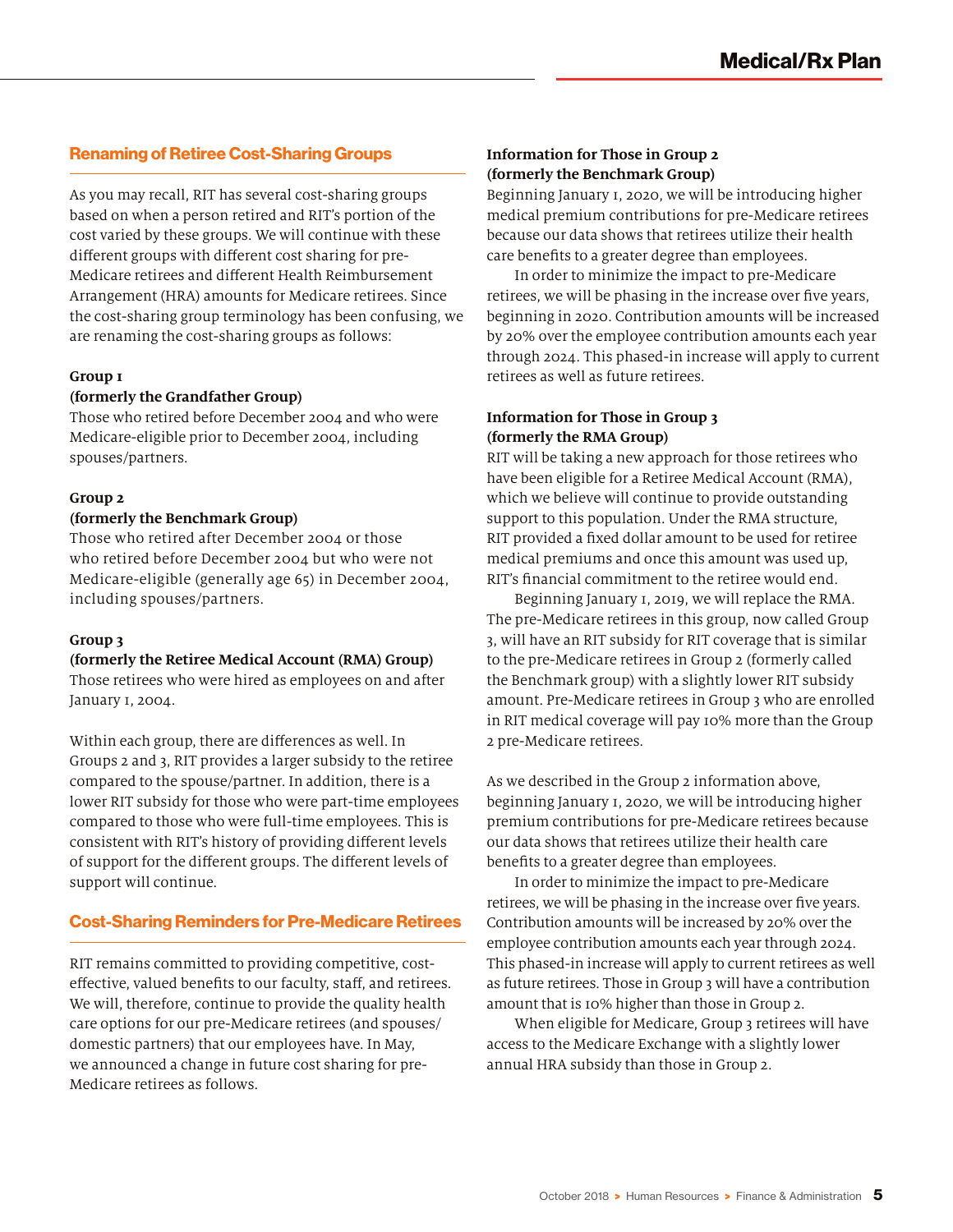#### Telemedicine—A Convenient Way to Seek Medical Care

With telemedicine, a doctor's care is just a phone call away. The newest way to access care is through Excellus BlueCross BlueShield's partnership with MDLive. Telemedicine lets you talk to a doctor anytime, anywhere. It's simple—and it's no surprise more people are making the call to try it out.

#### **What is telemedicine?**

A fast way to get access to care 24 hours a day/7 days a week/365 days a year—even on holidays. All you need is a computer, tablet, or smartphone. Please refer to the information below on how to register.

#### **When to use telemedicine**

- Primary care isn't available
- Traveling and in need of care
- Nonemergency medical issue (instead of going to urgent care)

Telemedicine is best for common, nonemergency issues for adults and/or children.

Acne **Allergies** Asthma **Bronchitis** Cold and Flu Fever Headache Infections Insect Bites

Joint Aches and Pains Nausea and Vomiting Pink Eye Rashes Sinus Infection Sore Throat **Sunburn** Urinary Tract Infection

Adults and Children and Children and Children Cold and Flu **Constipation** Earache Fever Nausea and Vomiting Pink Eye

#### An employee reported to us that she used the telemedicine service the first week of January 2018.

I developed a weird rash on my stomach and arms. I could not get in to see my PCP and it didn't seem serious enough for urgent care, plus I didn't really have the time to go. So I decided to give telemedicine a try. I met with the doctor right on my desktop computer and it worked great! The process was very fast; I waited only eight minutes to see the doctor and he could see the rash from the photos I loaded to the secure portal. He sent a prescription to Wegmans and I was all set. It was so convenient. I highly recommend using telemedicine.

RIT employee

#### **What are the advantages of telemedicine?**

**Convenience.** Get access to care in the comfort of your own home, office, or hotel room.

**Savings.** The copay for a telemedicine visit under all RIT employee medical plans is only \$10.

#### **Will I be able to get a prescription using telemedicine?**

Yes, MDLive's U.S. Board-certified doctors can prescribe medications you may need.

#### **Will my doctor be updated if I use telemedicine?**

Yes, Excellus BlueCross BlueShield reports all visits directly to your primary care physician, so everyone has the latest information.

#### **How do I get started?**

Be sure to register for MDLive now if you have not done so already so you won't have to spend time doing that when you are not feeling well. You can register online at ExcellusBCBS.com/Telemedicine, or by calling toll-free 1-866-692-5045. You will pay your copay by credit card. If you are enrolled in RIT's Beneflex plan, you can use your Beneflex flex card to pay the copay.

Visit ExcellusBCBS.com/Telemedicine to find out more today.

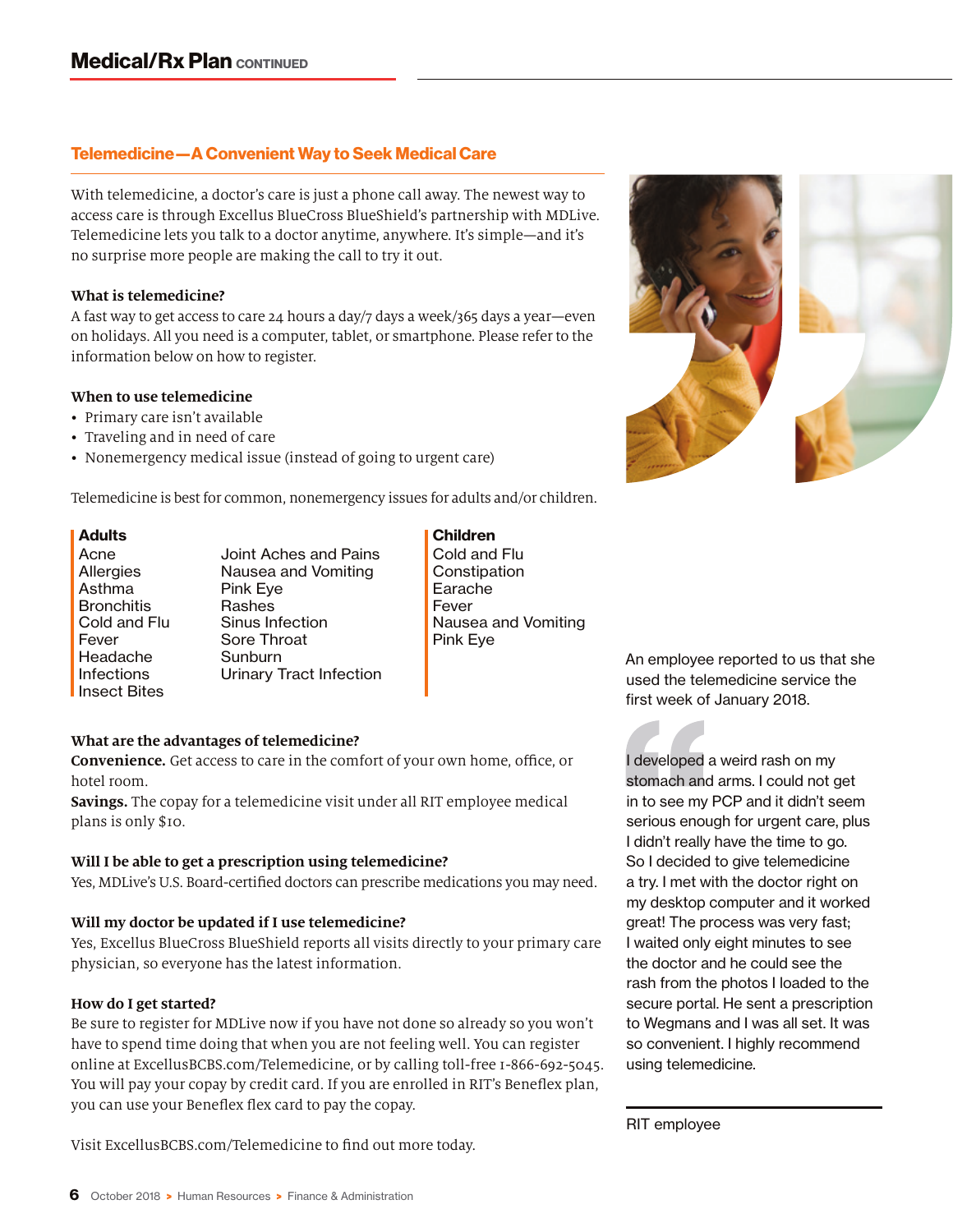#### Can You Save Thousands of Dollars a Year in Your Health Care Costs?

When did you last review your medical plan choice? Two years ago? Four years ago? We recommend that you take the time during this year's open enrollment period to review your medical plan options and estimated health care expenses because you may be able to save thousands of dollars a year.

Check out the annual premium contribution savings by choosing POS D instead of POS A or POS B. Please remember that you will generally have higher out-of-pocket costs with POS D when you use health care services.

Please refer to the Medical Benefits Comparison Book on the HR website, which has details about the coverage. With the plan information, use the "Medical Needs and Medical Choices" Excel file (two tabs in the file) to help you project what medical care you believe you and your family will need next year and how your estimated total cost (employee contributions plus out-of-pocket costs) compares between two plans.

Here is an example to help you get started. Fred currently participates in POS A, but is interested in comparing it with POS D to see if he could save some money. He has two-person coverage, and is in Salary Level 2. Fred and his spouse use Rochester Regional Health providers and he expects their medical and prescription drug expenses during the year to be as follows:

- Six PCP office visits
- Two specialist office visits
- No hospitalizations or other medical services
- Two 90-day prescriptions for generic maintenance medications that will be filled four times during the year at Wegmans Pharmacy
- No other medications

| <b>Annual Premium Contributions Savings with POS D</b> |                          |                             |                                   |
|--------------------------------------------------------|--------------------------|-----------------------------|-----------------------------------|
|                                                        |                          | <b>Compared to</b><br>POS A | <b>Compared to</b><br><b>POSB</b> |
| <b>Contribution</b><br><b>Level 1</b>                  | Individual               | \$1,441                     | \$1,226                           |
|                                                        | <b>Two Person</b>        | \$2,711                     | \$2,121                           |
|                                                        | Family                   | \$2,800                     | \$2,624                           |
|                                                        | One-Parent Family        | \$3,201                     | \$2,312                           |
| <b>Contribution</b><br><b>Level 2</b>                  | Individual               | \$1,697                     | \$1,406                           |
|                                                        | <b>Two Person</b>        | \$3,587                     | \$2,899                           |
|                                                        | Family                   | \$4,436                     | \$3,636                           |
|                                                        | One-Parent Family        | \$4,217                     | \$2,931                           |
| <b>Contribution</b><br><b>Level 3</b>                  | Individual               | \$1,851                     | \$1,535                           |
|                                                        | <b>Two Person</b>        | \$3,915                     | \$3,162                           |
|                                                        | Family                   | \$4,751                     | \$3,874                           |
|                                                        | <b>One-Parent Family</b> | \$4,626                     | \$3,159                           |
| <b>Contribution</b><br><b>Level 4</b>                  | Individual               | \$2,008                     | \$1,667                           |
|                                                        | <b>Two Person</b>        | \$4,247                     | \$3,432                           |
|                                                        | Family                   | \$5,152                     | \$4,204                           |
|                                                        | <b>One-Parent Family</b> | \$5,020                     | \$3,426                           |
| <b>Contribution</b><br><b>Level PT</b>                 | Individual               | \$2,376                     | \$2,112                           |
|                                                        | <b>Two Person</b>        | \$3,540                     | \$2,918                           |
|                                                        | Family                   | \$4,358                     | \$3,637                           |
|                                                        | One-Parent Family        | \$3,939                     | \$2,859                           |

An employee recently contacted us because he is enrolled in the POS B No Drug plan and his wife received a new medical diagnosis that will require expensive medications. These medications are not covered under the POS B No Drug plan. We never know when a new health care diagnosis will occur. If you are in the POS B No Drug plan, you may want to consider the POS D plan, which has a similar payroll contribution but does have prescription drug coverage.

| <b>Fred's Example</b>                                                         | <b>POS A</b> | <b>POSD</b>           |
|-------------------------------------------------------------------------------|--------------|-----------------------|
| Monthly medical contribution                                                  | \$408.81     | \$110.86              |
| Annual medical contribution                                                   | \$4,905.72   | \$1,330.32            |
| Primary care physician (PCP) office visit copay                               | \$20         | \$30                  |
| Estimated annual PCP visit cost                                               | \$120        | \$180                 |
| Specialist office visit copay                                                 | \$25         | \$35                  |
| Estimated annual specialist visit cost                                        | \$50         | \$70                  |
| Estimated annual cost for 90-day supply of<br>generic maintenance medications | \$150        | \$640                 |
| Total expected costs                                                          |              | \$5,225.72 \$2,220.32 |
| <b>Expected annual savings by choosing POS D</b>                              |              | \$3,005,40            |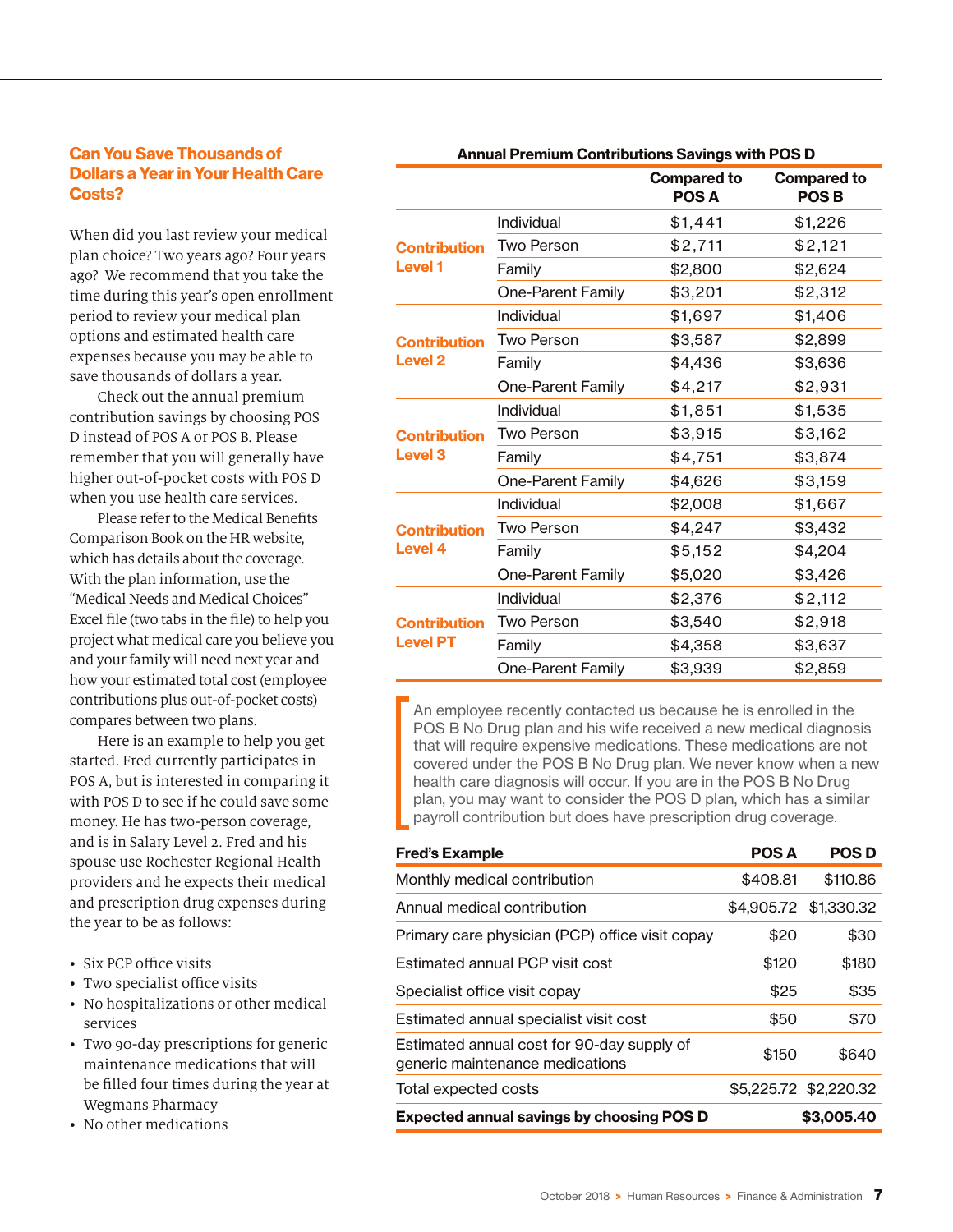#### OpenNotes: More Transparency in your Health Care

OpenNotes is a national movement dedicated to making health care more open and transparent by encouraging medical professionals to make their visit notes available to patients through a secure web portal. Currently, more than 27 million U.S. patients at more than 100 institutions have access to their visit notes. Enabling patients to read and review the notes written after a medical visit is an important way to improve provider-patient communication, to enhance engagement, and to help patients become more active in their own care. Ninety-nine percent of patients who see their notes report feeling the same or better about their physician after reading notes. Research also continues to show that engaged patients have better health outcomes.

Through a New York State Health Foundation grant, UR Medicine & Rochester Regional Health are partnering on this emerging trend to make health care more open and transparent. Initially, providers will be encouraged to voluntarily share visit notes. By early December, RRH and UR Medicine anticipate that the majority of clinic notes will be automatically shared with patients.

The two Rochester area hospital systems are also working with the Monroe County Medical Society to ensure that all electronic medical record systems are capable of supporting physicians who elect to share their notes with their patients.

For more information, or to sign up for patient portals at Rochester Regional Health or UR Medicine, please go to:

#### **Rochester Regional Health**

https://mycare.rochesterregional.org/mychart/ **UR Medicine**  https://mychart.urmc.rochester.edu/mychart/

#### Take Advantage of Our Partnership with Wegmans **Pharmacies**

For the RIT pre-Medicare plans, RIT has had a preferred pharmacy arrangement with Wegmans Pharmacies for many years. This means that:

- Your copay at Wegmans will be lower than at other retail pharmacies for 30-day supplies of prescription drugs.
- Your copay at Wegmans will be equal to the OptumRx mail pharmacy copay for 90-day supplies of maintenance medications.
- Wegmans is the only retail pharmacy at which you can get a prescription filled for more than a 30-day supply.
- Wegmans is the only retail pharmacy at which you do

not pay a higher copay after the first three fills of a maintenance medication.

The majority of RIT prescription drug plan members are using Wegmans to fill their prescriptions. If you are not, you may want to consider switching. Wegmans offers free home shipping, so if a Wegmans pharmacy is not convenient to your home, this needn't prevent you from purchasing your maintenance prescriptions from Wegmans. Note that specialty medications as defined by OptumRx must be filled by Briova, OptumRx's specialty pharmacy.

#### Preventive Care Products Without Cost Sharing

Under the Affordable Care Act, pharmacy benefit plans must cover certain preventive care medications at 100% without charging you a copay, co-insurance, or deductible. These products include:

- U.S. Preventive Services Task Force A & B Recommendation medications
- Food and Drug Administration (FDA) approved prescription and over-the-counter (OTC) birth control (contraceptives) for women.

You can find an updated list of no-cost preventive care medications on the OptumRx website. You can use your OptumRx member ID card to get the products on this list for no cost if they are:

- Prescribed by a health care professional
- Age and condition appropriate
- Filled at a network pharmacy, including Wegmans (if you get these items at an out-of-network pharmacy, you will have to pay the full cost for them).

#### 2019 Out-of-Pocket Maximums

As required under federal law, RIT's medical/prescription drug (Rx) plans have out-of-pocket maximums. These maximums provide important protection for the few people who have high out-of-pocket medical/Rx expenses, since it limits the total amount you will have to pay during the plan year for eligible expenses.

The federal government generally increases these amounts annually and will do so again for 2019. When this occurs, RIT increases the medical and/or Rx out-ofpocket maximums accordingly. For 2019, both medical and prescription drug plan out-of-pocket maximums both in and out of network will increase. For details, please refer to the *Medical Benefits Comparison Book* on the HR Benefits website.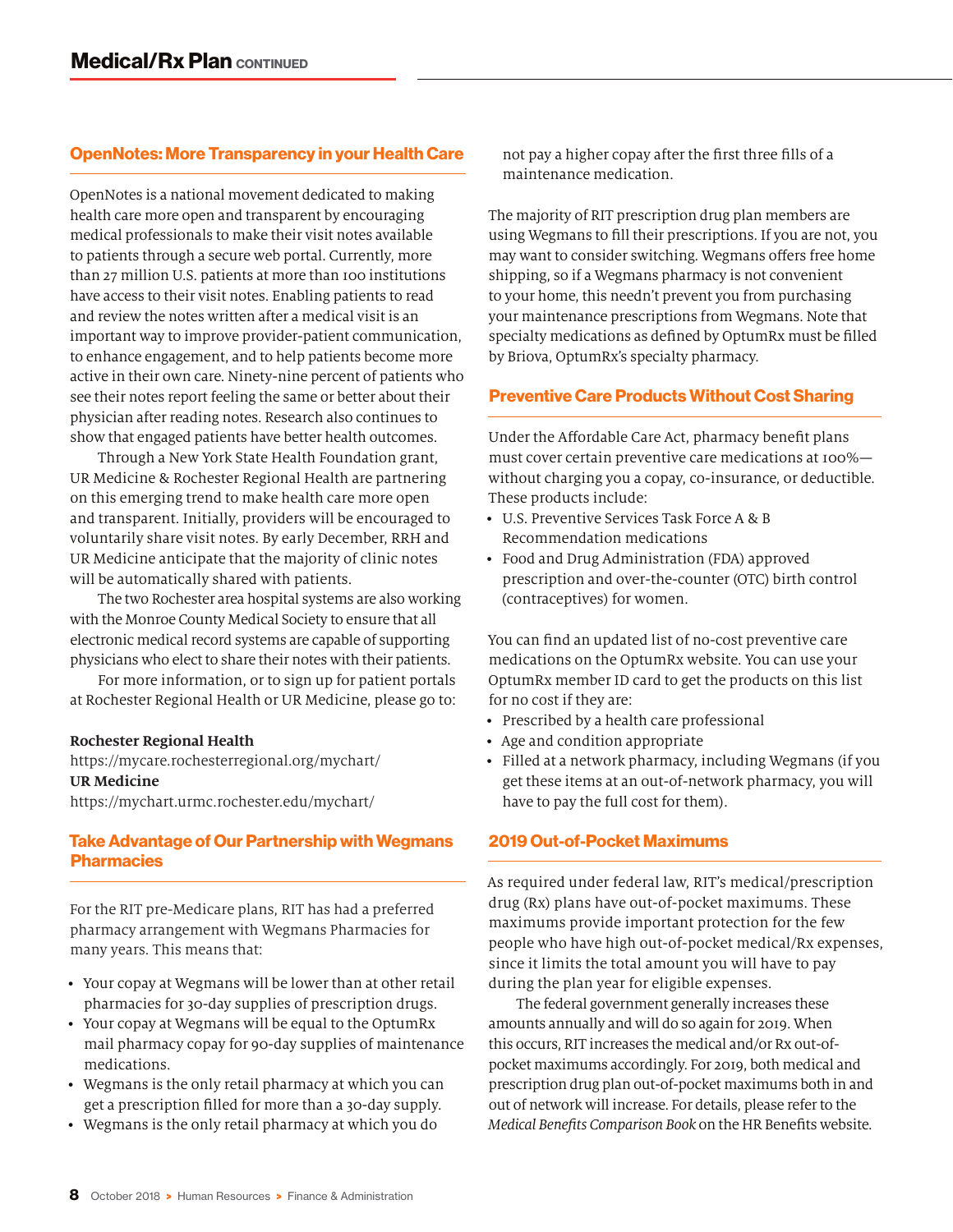

#### Rochester Regional Health Family Medicine at RIT

The Rochester Regional Health Family Medicine practice opened on the RIT campus in fall 2015. Staffed by Dr. Eric Wilcox and Physician Assistant Mackenzie Neal (who graduated from RIT's PA program!), the convenient practice offers a wide range of primary care services. Participants in any of RIT's point-of-service (POS) medical plans pay a lower PCP copay for an office visit at the practice. **Another positive for you:** *they have same-day appointments available for RIT employees and pre-Medicare retirees in the RIT health plan, even if Dr. Wilcox is not your primary care physician (PCP), and for those not in the RIT health plan for whom Dr. Wilcox is their PCP.* The practice is accepting new patients. If you would like to designate Dr. Wilcox as your PCP, you can make the update at any time on the Excellus BlueCross BlueShield website or by contacting Excellus directly. You should also contact the practice at 922-3100 to register as a patient.

#### Charged the Wrong Copay for RRH provider?

We have worked with Excellus and RRH to make improvements in the claim and copay process. If you go to an RRH provider and believe you are being charged the wrong copay at the time of service, you can show them the RRH language on your ID card and request that they verify the copay with Excellus. If the provider requires you to pay a copay amount that is higher than you think it should be, you can check the details of the paid claim once Excellus has processed it. You can call Excellus, refer to the Monthly Health Summary they mail you, or check the online Claim Center after you log in at www.excellusbcbs.com. If Excellus processed the claim with a lower copay than what you paid, you can contact the provider to request a refund rather than having a credit in their system.

#### Outpatient Lab at RIT

Adjacent to the practice is the Rochester Regional Health Outpatient Lab, where you can have blood drawn or provide a urine sample. The hours of operation are Monday-Friday 7 a.m.-4 p.m. (closed for lunch noon-1 p.m.). The lab is open to the public and no appointment is required, but you will need to bring a lab request from your medical provider if the provider is not in the RRH network.

#### Reminder About Privacy Laws

Privacy laws prohibit health care providers and insurance companies from disclosing to another person, such as a family member, protected health information (PHI) related to your health coverage without your written authorization. Complete an authorization if you or a family member (age 18 or older) wish to designate an individual to receive information about your health care coverage and protected health information.

For Excellus, the information is in the Manage Your Privacy link on the Excellus website. For OptumRx, the authorization form to download and complete is in the Tools & Resources section of the OptumRx website. Check with your health care providers about what they need.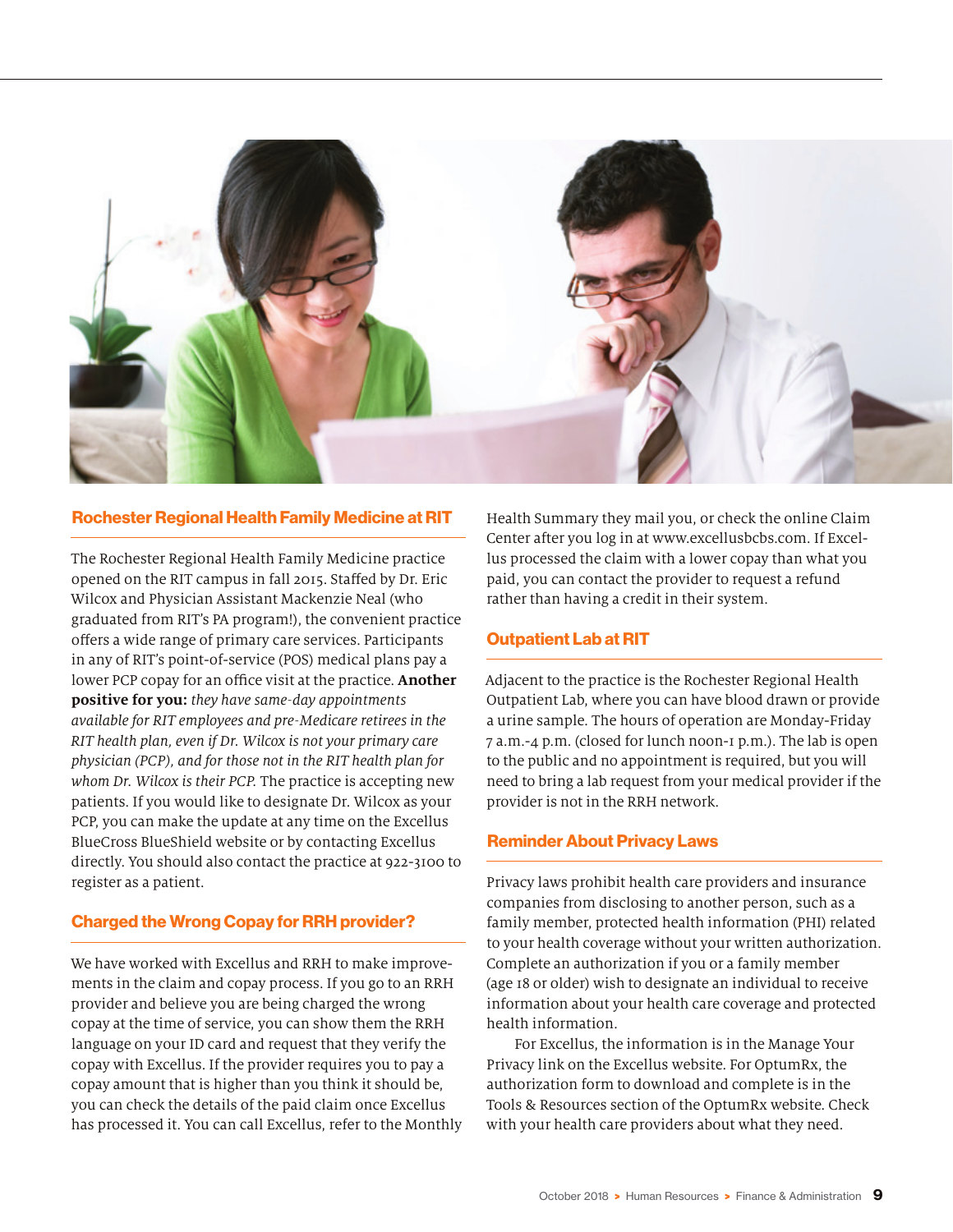

#### Important Note

If you (or your spouse/ partner) will turn age 65 in 2019, you should begin the enrollment process at least three months before your birthday. You will need to enroll in Medicare Part A and Medicare Part B directly with the Social Security Administration. You will work with a Benefits Advisor from Via Benefits to choose the best plan for you. You can review the available plans at my.viabenefits. com/RIT. RIT will send you a reminder with information about enrolling in Medicare and coverage through Via Benefits in advance of your birthday.

#### Introducing Via Benefits, RIT's New Medicare **Exchange**

As we announced in May, beginning in 2019, RIT will be introducing a Medicare Exchange, which will provide each Medicare-eligible retiree (and spouse/partner) with a large selection of individual medical and prescription drug plans from multiple insurance companies in their geographic area in place of the current employer group plans. We have selected the Via Benefits Medicare Exchange; it has many years of experience and expertise in working with retirees from many employers.

A Medicare Exchange offers our retirees a number of advantages:

**More choice and flexibility:** With the Exchange, a wide range of coverage options will be available to better meet your medical and financial needs.

**Health Reimbursement Arrangement (HRA):** RIT will fund an HRA that will be available to each Medicareeligible person to help pay for all or part of the costs of the premiums of the selected plan. If you select a plan

with a low premium, you may use the HRA funds to offset your qualifying out-of-pocket health care expenses. In addition, you will be able to carry over any unused HRA funds year to year for future expenses. If both you and your spouse/partner are Medicare-eligible and enroll in medical coverage through Via Benefits, you will share a joint HRA, offering even more flexibility.

**Individual coverage:** The retiree and spouse/partner may choose different plans from one another. This is particularly helpful if your health care needs are different, because different plans have different out-of-pocket costs.

**Expert advice:** The Exchange employs experienced, licensed, noncommissioned Medicare experts who provide individualized decision support to ensure each person makes an informed choice.

**Year-round support:** The Exchange provides customer service and support advocates during the year to assist with any coverage issues or concerns.

We are excited about RIT's new partnership with Via Benefits.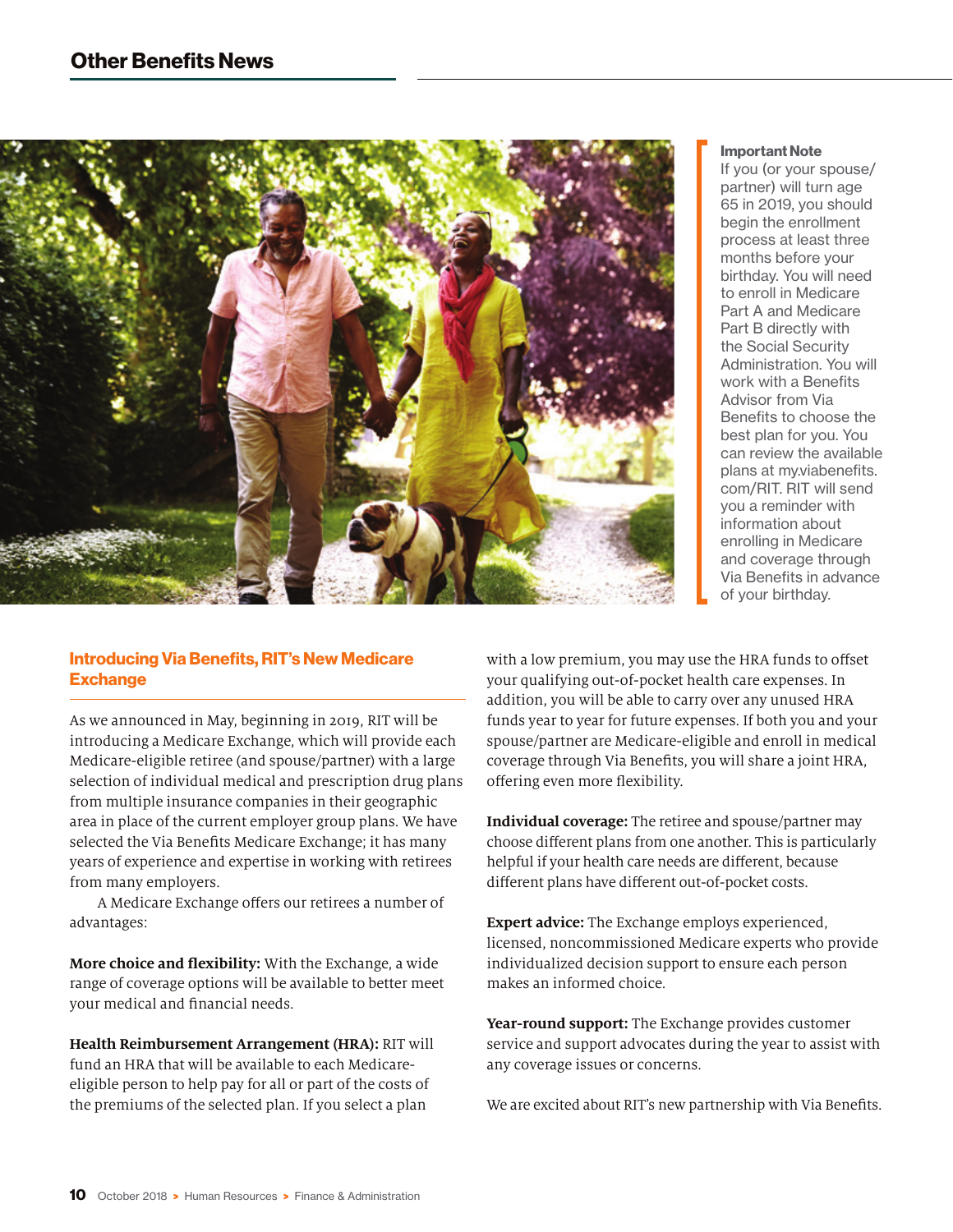#### Enroll Only During the Open Enrollment Period

As an RIT retiree, you are eligible for a number of additional benefits and services summarized as follows. For details, contact the vendors directly (see back cover of newsletter for contact information) and/or refer to the HR website at www.rit.edu/benefits.

If you participate in the Group Legal Services plan, Identity Theft protection and/or the Vision Care plan in 2018, your coverage will automatically continue in 2019. If you do not want to participate in 2019, check the appropriate box on the enclosed green 2019 Retiree Benefits Open Enrollment Form, sign and date the form, and return to RIT Human Resources by Wednesday, November 28, 2018.

**Group Legal Services:** Provided by Hyatt Legal Plans, this benefit provides many personal legal services nationwide through a panel of carefully selected participating attorneys. Covered services include debt matters, defense of civil lawsuits, document preparation and review, real-estate matters, traffic ticket defense, and wills and estate planning. The monthly contribution is on the enclosed green form.

**Vision Care Plan:** This national coverage is provided by VSP and is separate from the medical plan enrollment. Refer to page 4 for details. The monthly premium contribution amounts are found on the enclosed green form.

**Identity Theft Protection:** During the open enrollment period, you can enroll, cancel, or change coverage for 2019. The coverage, from a company called Identity Force, is very comprehensive and includes prevention, detection, and restoration services. The monthly premium contributions are found on the enclosed green form. Refer to the enclosed flyer for details.

#### Enroll at Any Time

**Personal Insurance:** RIT offers employees and retirees an opportunity to purchase auto, homeowners, and other kinds of personal insurance at group rates. The program is administered by Mercer Voluntary Benefits and is provided by MetLife Group Property & Casualty, one of the largest underwriters of employer-sponsored insurance programs. While rates are not guaranteed, typical savings in this program are between 10-20 percent off Metropolitan's retail insurance rates.

**Pet Insurance:** Offered at a group discount through Nationwide, this medical insurance for your pets covers thousands of medical problems and conditions related to accidents or illnesses (even cancer) for dogs, cats, birds, ferrets, rabbits, reptiles, and other exotic pets. You have the freedom to visit any licensed veterinarian.

#### RIT Services and Discounts

**Tuition Waiver:** You and your eligible family members continue to be eligible for Tuition Waiver (courses taken at RIT).

**Access Privileges to RIT Facilities:** By using your Retiree ID Card, you have access privileges to RIT facilities and services such as the Student Life Center and Wallace Library.

**RIT Email:** You may continue to have an RIT email account. From the first time your email account is activated, you will receive an annual email notice from ITS confirming you want to continue your account. Follow the instructions to keep the account.

**Barnes & Noble @ RIT:** Show your RIT Retiree ID Card and get a 10% discount on most items.

**RARES:** This not-for-profit organization provides over 400 discounts on local, regional, and national products and services. Enter code RARES1 to log in to their website.

#### Important Reminder: Review and Update Beneficiary Designations

Are your beneficiary designations up to date? Do you know who you named as your beneficiary for your retirement savings?

Events such as death, marriage, having a child, and divorce can drastically change your life. It's important that you regularly review your beneficiary designations to ensure they are up to date.

The decision to change beneficiaries depends on many factors as well as your own personal and financial situation. It is important to make updates and changes in a timely manner to ensure your benefits are distributed the way you wish them to be.

You will find information on how to update beneficiaries in the retirement plan section of the RIT HR website. If you have retirement savings at both Fidelity and TIAA, you should review and update beneficiaries at both organizations; they are separate designations.

Please remember, the unexpected can happen at any time. Don't put your loved ones in a bad situation because you didn't take the time to designate your beneficiaries.